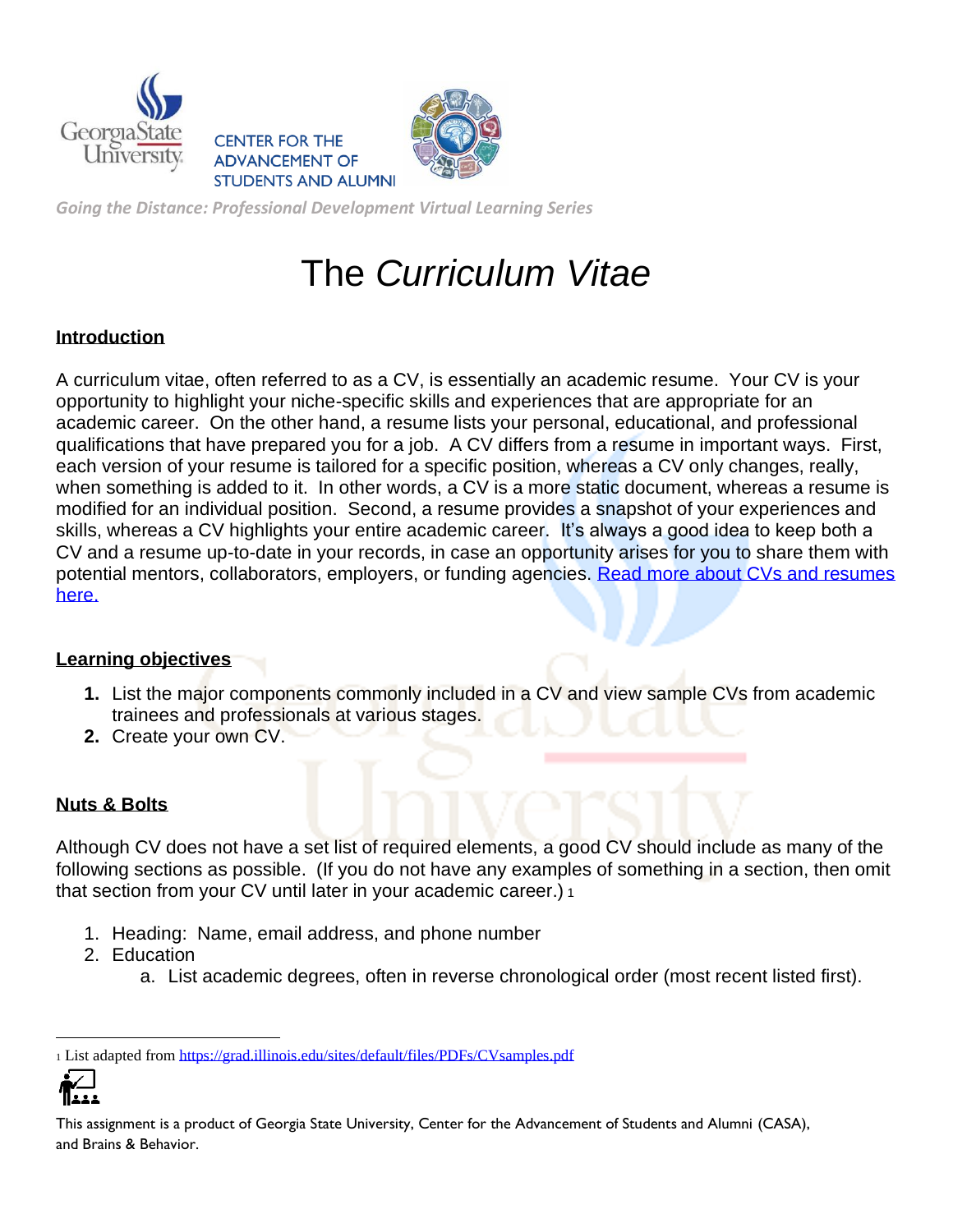



*Going the Distance: Professional Development Virtual Learning Series*

- b. Name of institution, city and state, degree type and major, month and year degree was (will be) awarded. (If not yet awarded, then specify "*Expected* May 2021" for example.)
- c. Include thesis title and advisor, if applicable, e.g. for master's and PhD degrees.
- 3. Academic Research Experience
	- a. List positions that show off your skills and expertise.
	- b. Group experiences into relevant categories to enhance your CV (e.g. Research, Teaching, and Administration). For each position, include:
		- i. Title, organization name, city and state, dates position was held.
		- ii. Bullet points that summarize your activities/duties, accomplishments, and successes. Use action verbs.
- 4. Work Experience
	- a. List positions that show off your skills and expertise.
	- b. For each position, include:
		- i. Title, organization name, city and state, dates position was held.
		- ii. Bullet points that summarize your activities/duties, accomplishments, and successes. Use action verbs.
- 5. Presentations
	- a. Give titles of professional presentations, name of conference or event, dates and location, and, if appropriate in your discipline, also include a brief description.
	- b. Use a format for style and punctuation that is appropriate to your academic discipline. It's most important to be consistent in each of your entries.
- 6. Awards
	- a. Receipt of competitive scholarships, fellowships, and assistantships; names of scholastic honors; teaching or research awards.
	- b. At early stages of your career or for highly respected national/international competitions. you may want to list it if you were nominated or a finalist, even if you did not win.
- 7. Volunteer Positions and Memberships
	- a. List memberships to relevant groups or organizations and any volunteer positions.
	- b. List all volunteer positions with organization, title, city and state. You may also include a brief summary of your activities and duties.
	- c. Be sure to highlight leadership positions within your groups or organizations.

### **[Sample Undergraduate CV\\_UC Santa Cruz](https://careers.ucsc.edu/student/resources/handouts/curriculum-vitae-undergrad-guide.pdf)**

### **[Sample CVs\\_UC Davis](https://icc.ucdavis.edu/materials/resume/samples)**

**[Sample CV\\_Graduate College\\_Illinois University](https://grad.illinois.edu/sites/default/files/PDFs/CVsamples.pdf)**



This assignment is a product of Georgia State University, Center for the Advancement of Students and Alumni (CASA), and Brains & Behavior.